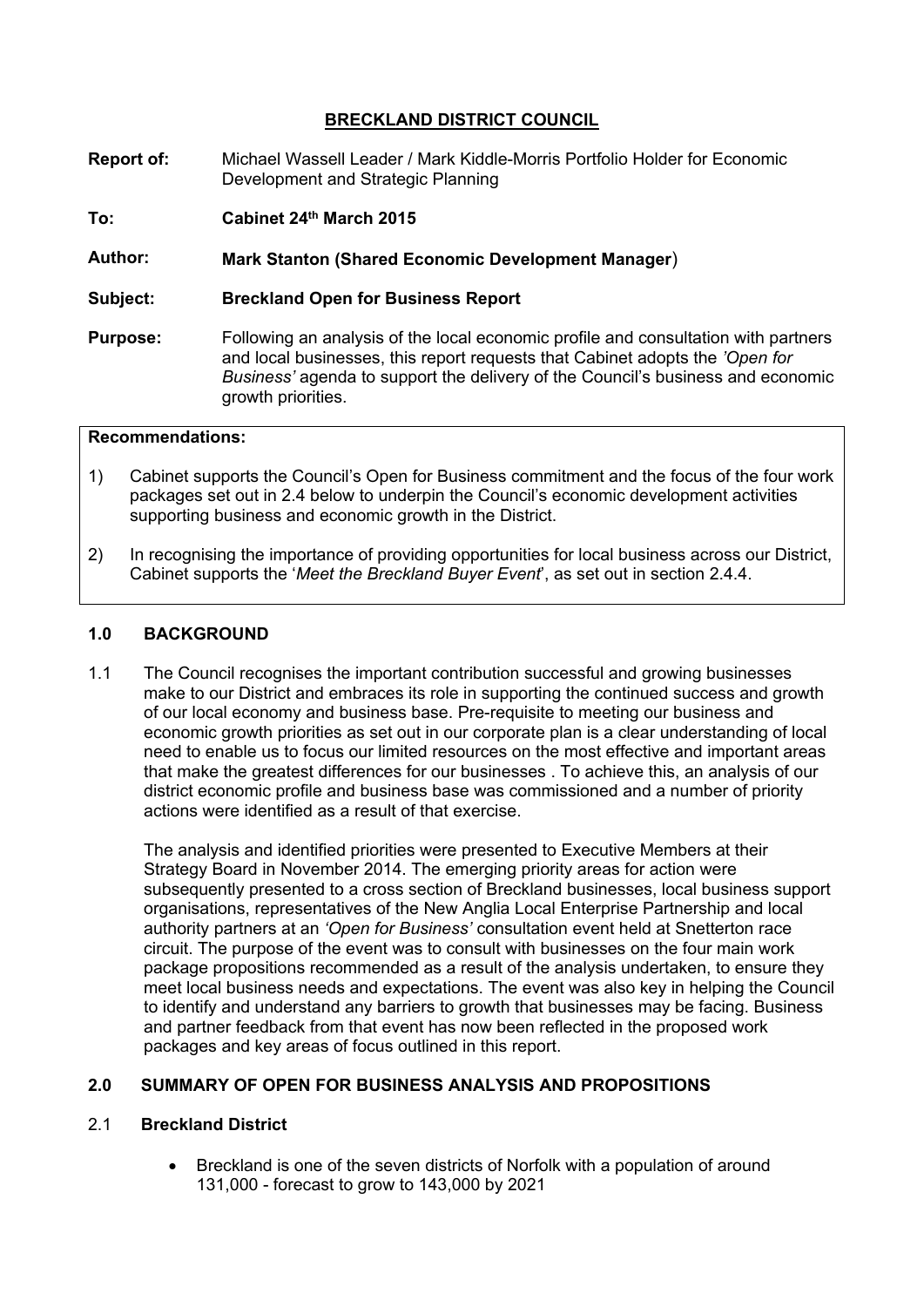- Although, largely rural in character, the district, with the sparsest population density in Norfolk, benefits from 5 market towns where roughly half population lives
- A case can be made for Breckland as the premier economic gateway to Norfolk lying on the A11 and mainline railway to London.
- Overall, the district has a complex economic geography. Four of the market towns (two each) are positioned along two different transport corridors - A11 and A47. There are problematic connections between the A11 and A47, and large rural hinterlands between and around them.

# 2.2 **Breckland Economic Performance – Headline Findings**

- 2.2.1 The profile of Breckland in economic growth terms presents a number of challenges illustrated by the economic performance indicators below:
	- The area has significant strengths offering low unemployment, a high quality of life and is a popular visitor destination, and for these reasons Breckland tends towards a high level of out-commuting. Over 23,000 residents commute outwards to work, compared to 12,000 local jobs are taken by in-commuters
	- Breckland strengths lie in agriculture, food and drink, comprising 15.8% of all registered businesses - which is three times national averages and 50% above Norfolk and LEP averages. Manufacturing stands at 16.8% of employment - again close to double national and 50% more than county/LEP averages.
	- Resident and workplace earnings are lower than national average and limited higher level skills attainment means that Breckland's overall level of 'competitiveness' is more challenging than national and Local Enterprise Partnership area comparative averages.
	- There are few global and national-scale businesses that can anchor growth. We benefit from a number of innovative emerging businesses who will benefit from a higher profile with the LEP and other partners.
	- Within the district there is no university or major FE College to address business skills priorities, and support business-academia research and development - although there are a small number of important private training providers.

### **2.3 Open for Business Propositions**

The conclusion of the analysis and subsequent stakeholder consultation recognises the Councils limited resources and the importance of focusing on a small number of key areas of the most value to local businesses. Taking into account the challenges illustrated above the following areas emerged as priorities for focusing resources and are supported by local businesses and stakeholders and being important.

### **2.4 Key Areas of Focus**

- 2.4.1 To enhance our partnership working with our public and private sector partners and continue to build on our relationship and involvement with the New Anglia Local Enterprise Partnership (NALEP).
- 2.4.2 To attract funding and inward investment into the District and work with partners to deliver our key strategic economic growth projects and supporting the growth of our key industry sectors, alongside market towns and their hinterlands.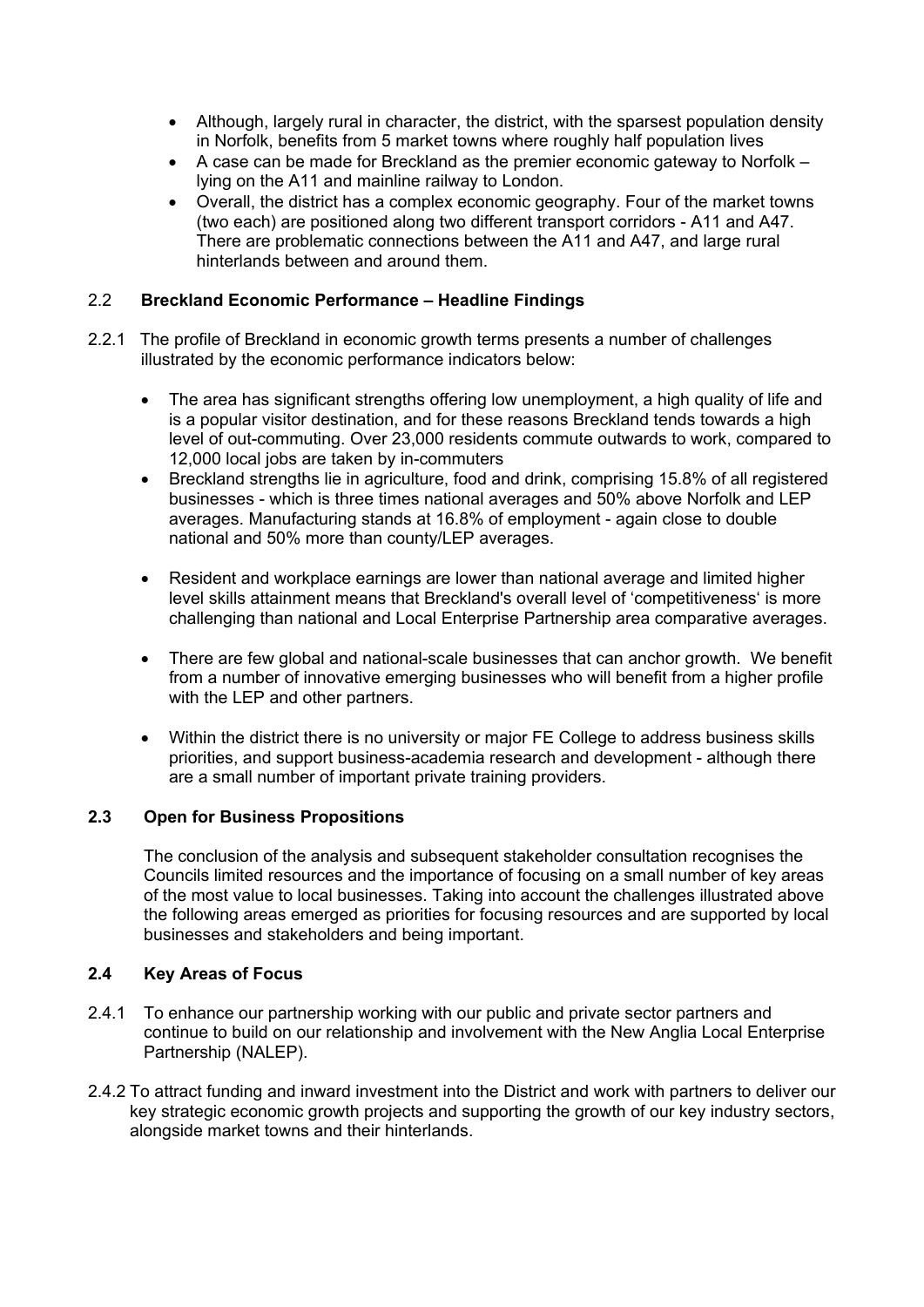- 2.4.3 To adopt a contemporary and inclusive *'Place Based'* approach to growth through multi agency development partnerships. (to date preliminary consultation meetings have been held with stakeholders in and around the areas of Attleborough and Thetford and initial feedback received on their local economic development priorities and interest in a wider place based partnership arrangement).
- 2.4.4 To support local businesses ensuring the opportunity to trade with the council and the wider public sector is promoted and business engaged and supported in a transparent and pro active way. To support this, the Council will organise and support a *'Meet the Breckland Buyer Event'* to give local businesses the opportunity to understand how the Council procures its goods and services and engage in workshops to understand the necessary tendering processes. This will better inform local businesses of the range of contract opportunities available at the Council. It also demonstrates how the Council can help local businesses grow and prosper in a very direct and pragmatic way by improving their awareness and ability to win business for our goods and services contracts.

### **2.5 Key areas for Action**

2.5.1 The areas of focus set out above will be supported by 4 key areas for specific action over the next 12 months.

### **Key Area 1 Doing the Basics Well**

There are key functions which the council must deliver well to support business and economic growth. These include planning, regulation and development management; property, asset and resources management, business relationship management, signposting and brokerage to national and LEP support products and services, place marketing to raise profile and promote reputation.

The economic growth focus of ambitious district councils recognises the importance of the major interfaces with business. Therefore, getting the planning and development management systems working well and ensuring economic development services get very close to growing businesses is critical. The Council's major asset holdings mean our property services are also an important point of contact for businesses. The focus of this key area for action over the next eighteen months will be:

- Continuing to improve our service delivery in planning to ensure a proactive, high quality planning and development management service.

- Prioritising our approach to inward investment handling, including production of high quality bids and funding submissions and portfolio of investment ready proposition for third party funders.

- Investing in skilled programme and project management arrangements with respect to physical investment.

- Designing and delivering a comprehensive business account management programme - a key business account management programme with relationships established at the highest level

. -Ensuring an effective signposting and brokerage service to LEP and national business support programmes.

The recently approved budget alongside new ways of working and a refocus of some of our services will secure delivery within our existing budgets.

### **Key Area 2 - Focus on a small number of key projects**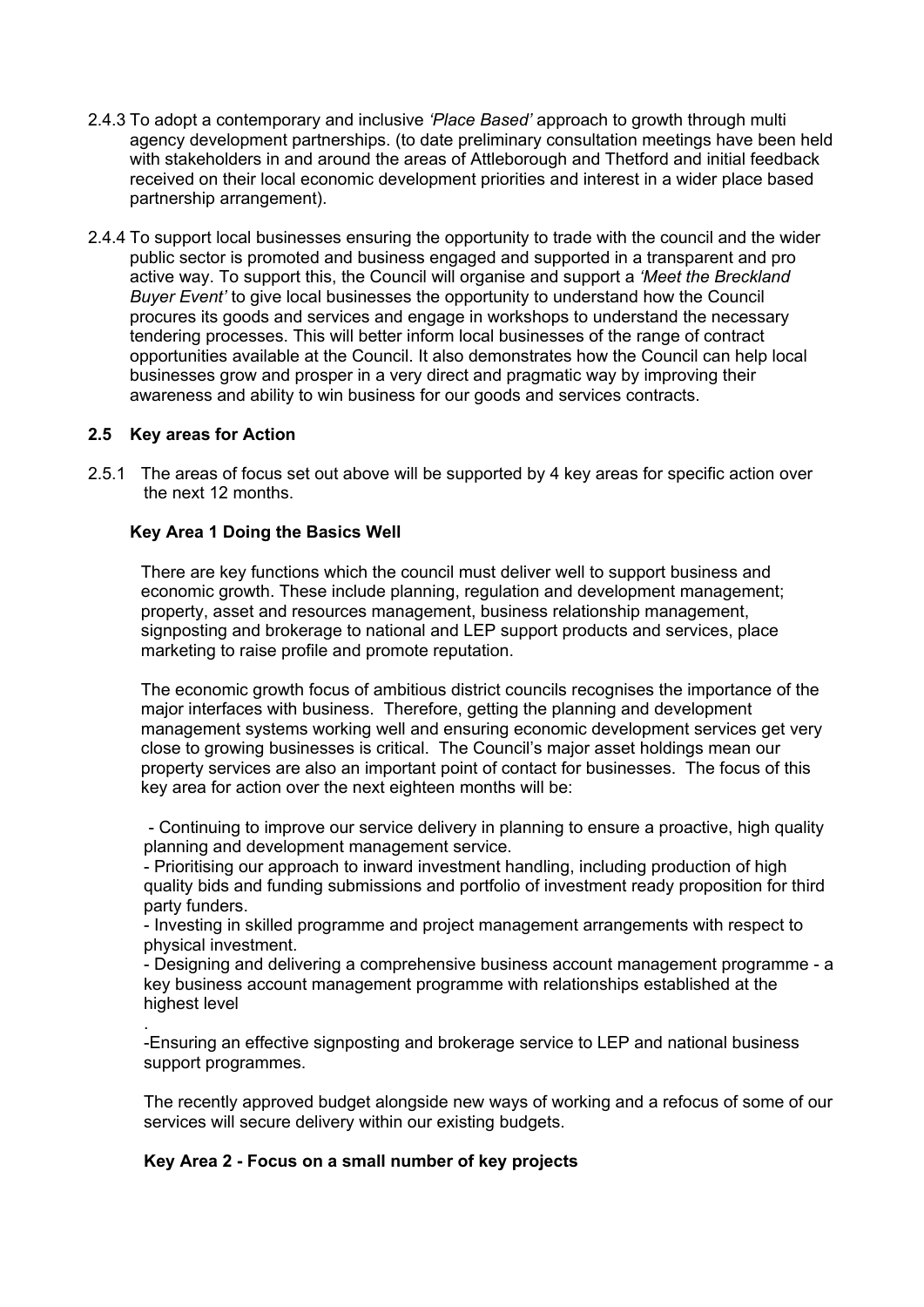Promoting and delivery managing a small number of transformational initiatives, Breckland Council will demonstrate an open for business ethos by championing and assuring delivery of a small number of economic game changers - along the A11 corridor; and in the area's key sectors.

We need to be realistic in where our focus should be and how much we can take on and achieve given our limited resources. There are some key and immediate tasks for Breckland either leading or working with and through others to deliver with respect to physical investment:

- key project support, examples include Thetford Enterprise Park, Sustainable Urban Extension at Attleborough and Thetford and delivery of Riverside/ Town Centre improvements.

- Working with the County Council on the delivery and financial contribution to roll out Broadband.
- Agree with partners (South Norfolk District Council, County Council, LEP) planning and management arrangements for the A11 and A47 growth corridors.
- Work with partners to address Breckland's knowledge economy and skills opportunities especially in Agriculture/Land-based, Manufacturing, and Low Carbon/Green industries
- Continuing to administer the Grants for Growth programme.
- Supporting local communities who choose to develop neighbourhood plans

#### **Key Area 3** - **Refreshing Partnership Working**

The Open for Business commitment will respond to the demand of local businesses and partners (including NALEP) for a strong, clear leadership and positive sustainable growthoriented voice for the district.

Breckland Council is the major role player in this endeavour – acting in its community leadership role, but also as an enabler and facilitator of partners. Breckland Council's offer over the coming period will include:

- convening and supporting a high level Economic/Business Leadership team taking ownership of a Breckland economic narrative, strategies and plans for growth.

- securing a high-level and informed Breckland participation in NALEP. The early focus should be on A11 Corridor,

- supporting place-based development working closely with stakeholder on a number of market town and village initiatives, and thereafter developing action plans to address opportunities.

#### **Key Area 4 - Whole Council Approach**

Whole council participation in delivering our growth priorities is critical. We have a clear and well resourced budget and corporate plan directed at economic growth priorities. A Whole Council approach operates across traditional departmental boundaries. Examples of effectiveness in this area are wide ranging from enabling swift and easy access to services for businesses regardless of the initial point of contact to the innovative and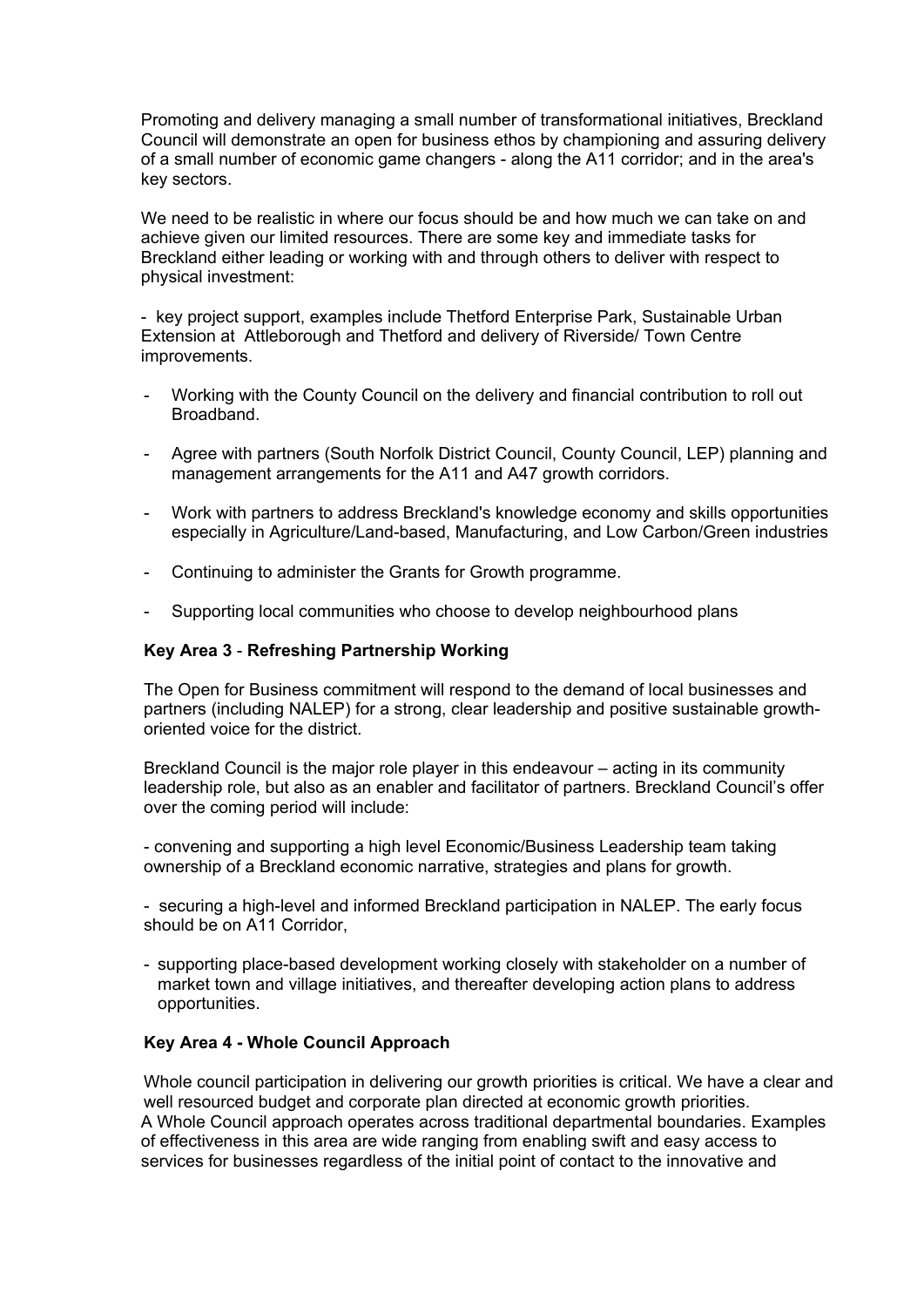creative use of Breckland Council's own asset base including land, property, and financial investment instruments.

# **3.0 OPTIONS**

- 3.1 **Option 1** Cabinet does not adopt the *'Open for Business*' approach as set in this report.
- 3.2 **Option 2** Cabinet adopt the *'Open for Business'* approach as set in this report and endorse the *'Meet the Buyer Event'*.

# **4.0 REASONS FOR THE RECOMMENDATIONS**

**Option 2** - The Council has a pivotal role within the District's growth agenda to fulfil its commitment to *"Developing the local economy to be vibrant with continued growth".*

- 4.1 This report gives Cabinet the opportunity to adopt the *'Open for Business'* propositions and continue on a growth focussed approach to economic development. If adopted this approach will sustain and help to deliver the Councils Corporate Business Plan approved by Council at their meeting in February 2015.
- 4.2 The Council has the opportunity to refresh its approach to economic and business growth to maximise potential, this in a context where the New Anglia Local Enterprise Partnership (NALEP) has major resources to commit to local and national economic growth priorities. The Council is ideally placed to lead and implement the four major proposition work packages that form the *'Open for Business'* agenda and approach.

# **5.0 EXPECTED BENEFITS**

- 5.1 Tangible economic benefits will come from the activities and projects that the *'Open for Business'* approach delivers and will be measured by the Council's team and Corporate Plans performance management systems and project evaluation reports.
- 5.2 Overall the District should see measurable growth in jobs, housing, inward investment, business turnover figures, infrastructure development, Gross Domestic Product (GDP) and Gross Value Added (GVA).
- 5.3 '*The Meet the Breckland Buyer'* event will assist and facilitate the opportunity for local businesses to bid for the Council's goods and services contracts and improve their ability to secure new business from Breckland Council and other local authorities. It also demonstrates how the Council can help local businesses grow and prosper in very direct and pragmatic way by improving their awareness and ability to win business for our goods and services tenders.

### **6.0 IMPLICATIONS**

### 6.1 **Carbon Footprint / Environmental Issues**

6.1.1 It is the opinion of the Report Author that there are no adverse implications.

### 6.2 **Constitution & Legal**

6.2.1 It is the opinion of the Report Author that there are no implications. By formally adopting the *'Open for Business'* approach set out within this report and its appendices the Council is not changing the existing Council constitution.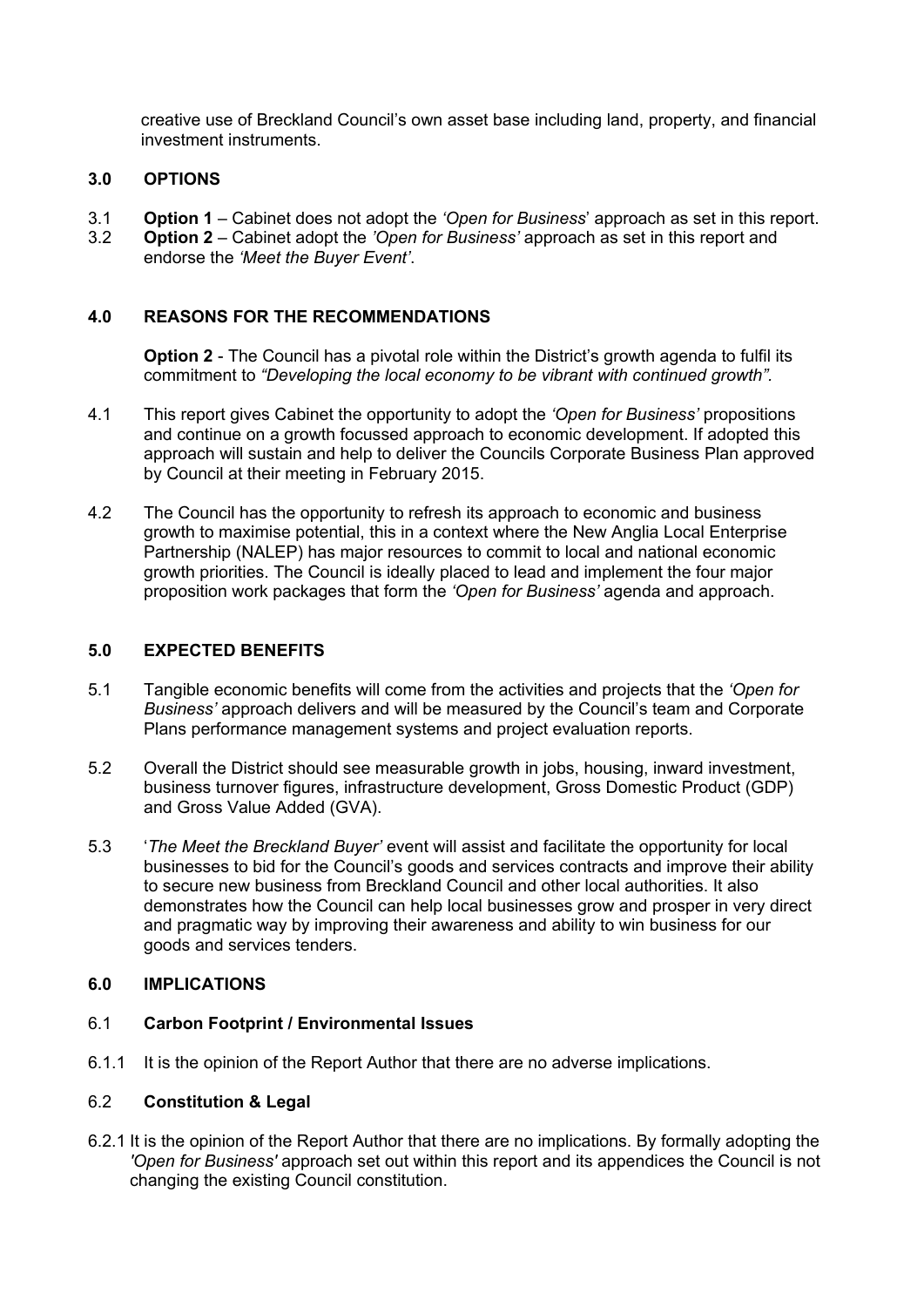# 6.3 **Contracts**

6.3.1 It is the opinion of the Report Author that there are no adverse implications.

# 6.4 **Corporate Priorities**

6.4.1 Developing the local economy to be vibrant with continued growth

# 6.5 **Crime and Disorder**

6.5.1 It is the opinion of the Report Author that there are no adverse implications.

# 6.6 **Equality and Diversity / Human Rights**

6.6.1 It is the opinion of the Report Author that there are no adverse implications.

### 6.7 **Financial**

6.7.1 It is the opinion of the Report Author that there are no direct financial implications. Critical activities within service team plans will deliver the Council's corporate priorities and be funded through service budgets or through external funding sources. *'The Meet the Breckland Buyer Event'* can be funded within existing budgets.

# 6.8 **Health & Wellbeing**

6.8.1 It is the opinion of the Report Author that there are no implications.

### 6.9 **Risk Management**

6.9.1 No risks directly as a result of this report. Risk management will be dealt with at both a Corporate and project level.

# 6.10 **Staffing**

6.10.1 If the approach is adopted there are likely to be staffing implications. This is being dealt with through the wider corporate transformation process.

### 6.11 **Stakeholders / Consultation / Timescales**

6.11.1 When the Council is implementing its strategic economic development plans it is important that, through the planning process, it consults with those communities that projects will impact on. It will also be important to ensure that public and private sector delivery partners are consulted and understand our priorities. Cross sections of businesses and business leaders have been consulted and validated our strategic economic plans. This was required as it is their growth that will provide the jobs and increase local GDP/GVA. By undertaking the above the Council will be delivering strategic economic development in the spirit of a '*Placed Based Growth'*, a people –centred agenda

# 6.12 **Other**

6.12.1 It is in the opinion of the Report Author that there are no implications.